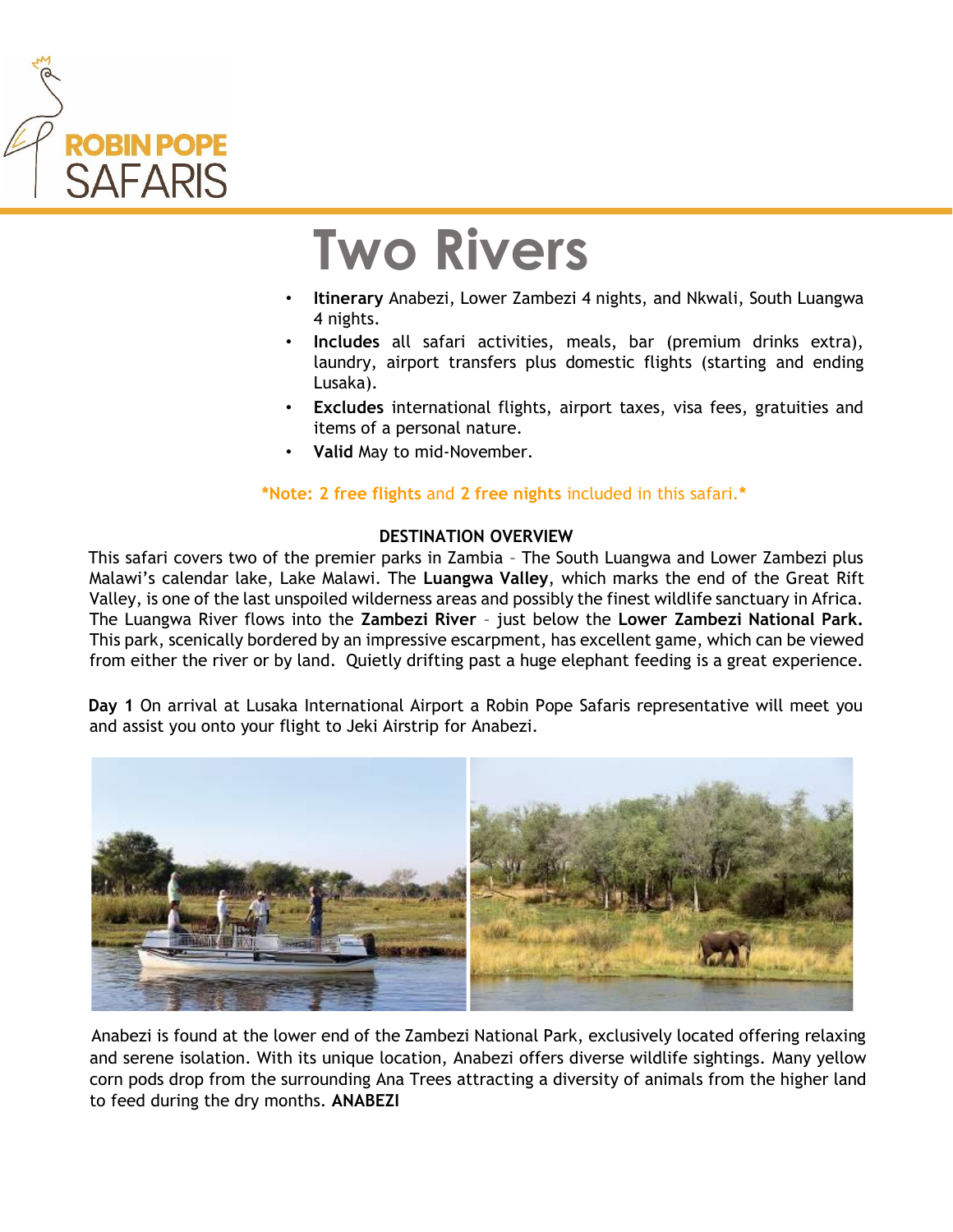**Day 2-4** You have three full days to enjoy the mighty Zambezi River experience. Lower Zambezi is great for water-based activities that include canoeing, boating and fishing with game drives and walking as a bonus, for you to choose from. You therefore have a full range of activities on offer for these two days; the choice is all yours. Tiger fishing (on a catch and release basis) is a must for keen fishermen. **ANABEZI** 



**Day 5** Today you will head off to Zambia's premier safari destination, the renowned South Luangwa National Park. Transfer will be a flight via Lusaka and onto Mfuwe Airport. At Mfuwe International Airport a guide from Robin Pope Safaris will meet you. The drive to Nkwali Camp is 1 hour through colourful local scenes of villages, agriculture as well as bush.

Nkwali Camp has a wide view of the Luangwa River. On Robin's private land, and overlooking the South Luangwa National Park, Nkwali is ideally situated for the start of your safari. The six rooms all look out over the river and have open air bathrooms. Depending on your arrival time in the day you will enjoy a lunch looking out over the lagoon to the back of Nkwali or if in the afternoon for tea and the afternoon and night game drive. **NKWALI CAMP**



**Day 6** At dawn breakfast is served around the campfire. The porridge heated on the fire and toast cooked by the coals. The morning walk or drive will leave soon after, entering the park by boat from the camp or by the nearby pontoon. The game in the area is excellent – and includes many family herds of elephants and the endemic species of giraffe, the Thornicroft Giraffe. A mid-morning break of tea, coffee and cake will be taken at a scenic point on a lagoon or the Luangwa River. Return to camp for lunch around mid-day. After lunch you can cool off in the swimming pool or siesta. Following tea, you will go out on an afternoon game drive that continues into the early night giving the chance to see the nocturnal world, returning to camp about 20:00 with dinner generally at 20.30. **NKWALI CAMP**